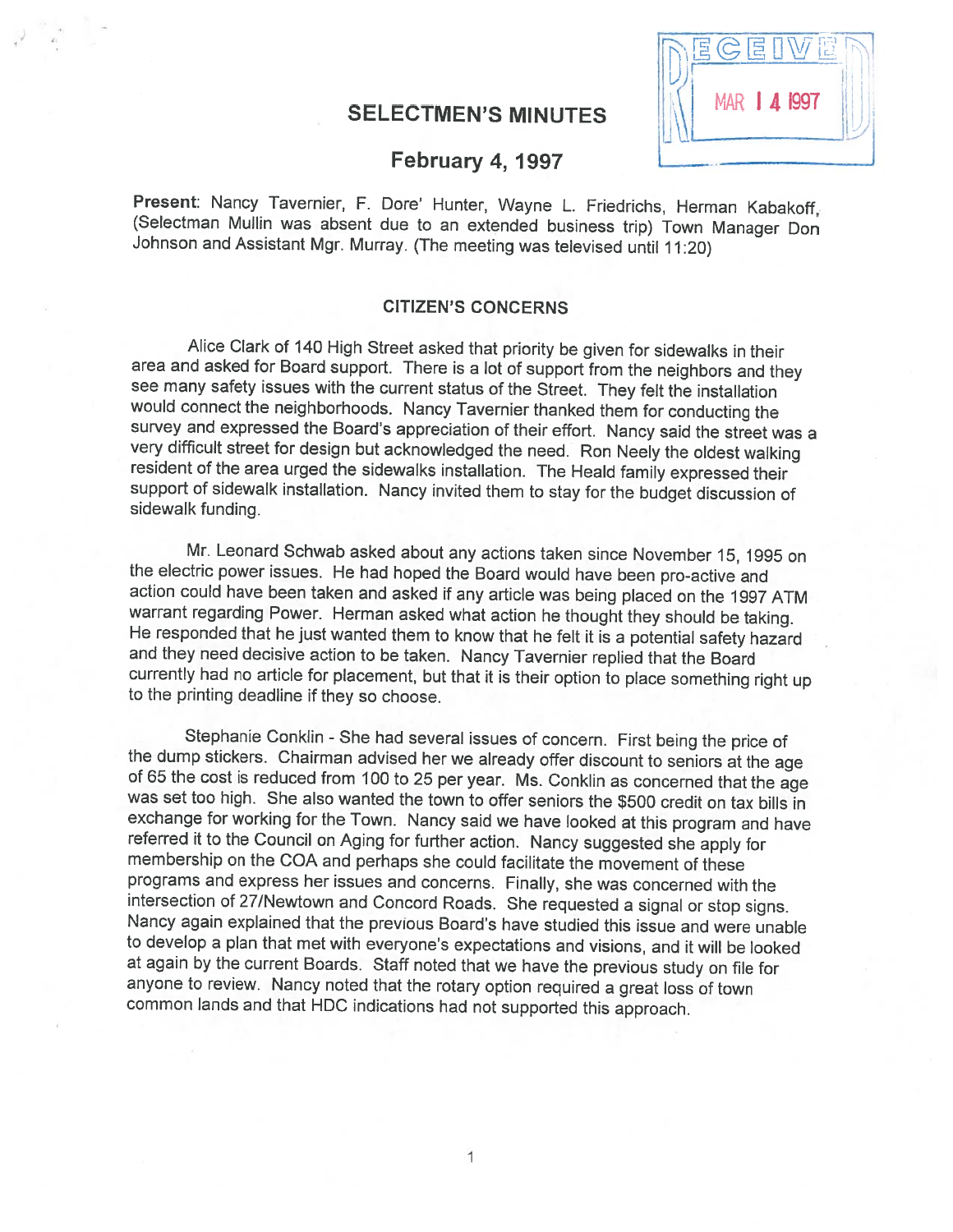## PUBLIC HEARINGS AND APPOINTMENTS

## WALLACE JAMES INTERNATIONAL DELI - NAGOG SQ. BEER AND WINE AS COMMON VICTULLER

Mr. Engles was present on behalf of the Deli. He explained that he will be training the employees on the correct service of alcohol. The Board cautioned him to get professional training and to be sure that all his employees understood the seriousness of this license and rules associated with it. His liquor policy is on file, there was no comment or concerns expressed from abutters. DORE' HUNTER - MOVED to approve the 7 day Beer and Wine License for the Wallace James International Deli - HERMAN KABAKOFF -Second. UNANIMOUS VOTE.

## HAYWARD ROAD/MAIN STREET INTERSECTION

John Kennedy the traffic engineer from Vanasse Hangen Brustlin, Inc., after review of the intersection has determined that there is enough traffic and accident rates to warrant a light, but does not mean one should be installed, but would be a good idea. He noted that lights will lessen the capacity, the installation will only bring order. He has used<br>the Mass Highway model for funding and it plans out 10 years at a 2% per year increase.<br>A left turn northbound would have to b <sup>p</sup>lus extends right turn lane to Musket Drive and brings que to <sup>575</sup> feet (still at Musket Drive) they think the current que length model is very generous. He recommends option <sup>2</sup> or 3.

Option <sup>1</sup> -\$240,000 with Mass Highway Funding for construction Option 2 -\$275,000 Option 3 - \$290,000

Wayne would like to see an unsignaled review of the intersection. John Kennedy agreed to perform a manual review at peak time Saturday. It was noted that there have been <sup>14</sup> accidents over <sup>a</sup> <sup>40</sup> month period, these mostly being rear ends. Dote' asked them to watch the back-up on Main Street when some one turns left during the manual review.

Comments from the Audience: Mr. Richard Howard of <sup>4</sup> Jefferson says that traffic cuts through his neighborhood to go to the high school and felt that might increase this activity.

Stephnie Conklin asked why this intersection was being considered over the Concord/Main/Newtown Road intersection.

Lawton Reed asked about impacts when/if future intersection lights were installed, feel that would be the case, it was more likely that it would continue to be used as it would then be easier to exit at peak time from Musket.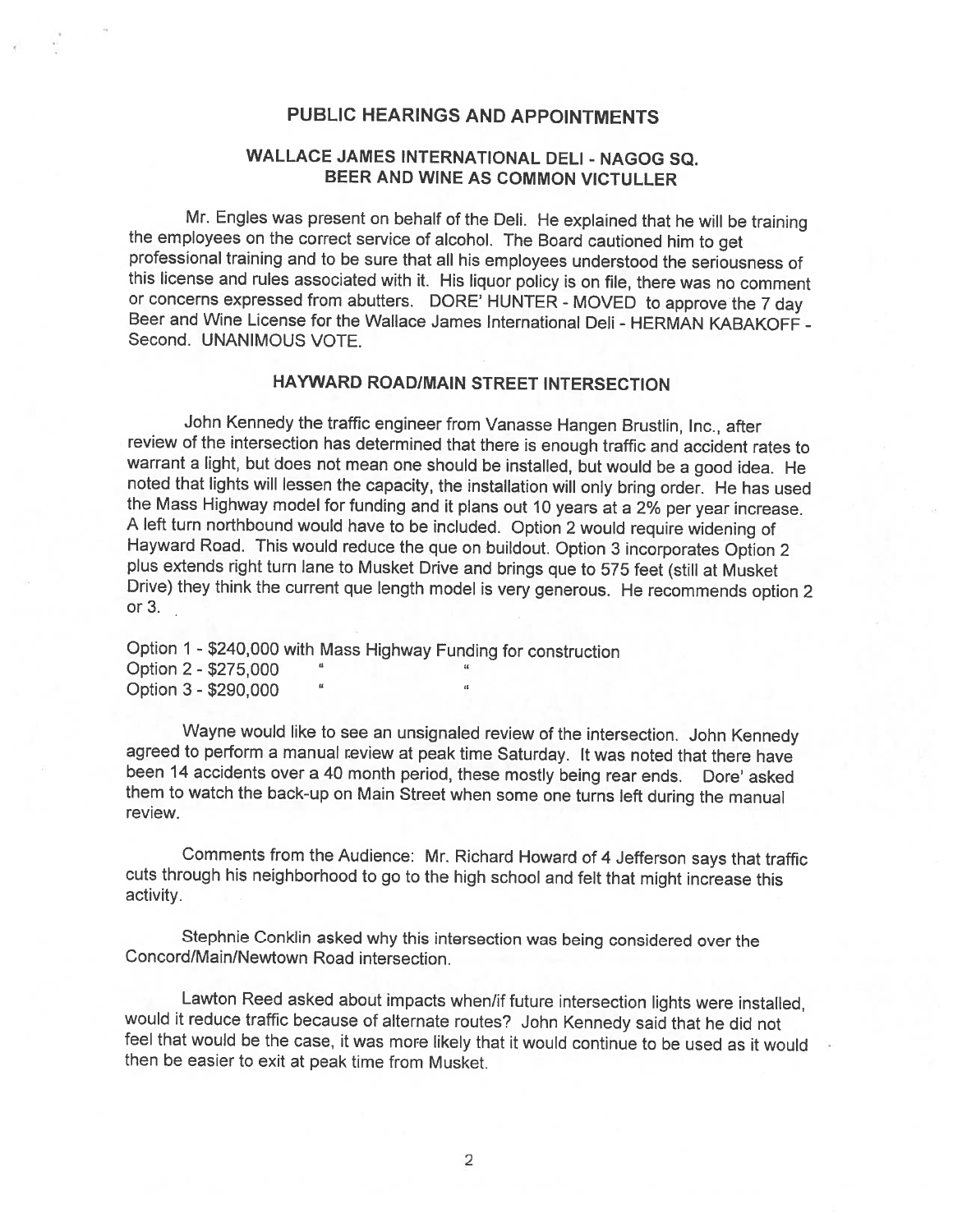Bruce Ringwald said that the weekend are the peak time and that <sup>a</sup> light would not fix the problem.

Herman Kabakoff asked what the next step would be. John felt that the paperwork to receive Mass Highway funding could be done. Dore' asked the cost for everything to be done. It was noted that the reimbursement would be for construction costs of \$275,000 and that the design would cost approximately \$18,000 <sup>p</sup>lus land acquisition costs.

The Bartlett's of <sup>385</sup> Main Street felt <sup>a</sup> light was not needed and would not help the traffic flow.

The Board took the issue under advisement.

#### WINDSOR AVE. TRAFFIC SURVEY REPORT

John Kennedy and Heidi Updegraff of Vanasse Hangen Brustlin, Inc. were presen<sup>t</sup> to discuss the outcome of their recent work in the subject regard. Figures collected indicate that the 85% is 28 miles per hour. The volume on Central Street is 9,000 and on Windsor 1,200 to 1,500 per day.

He reviewed the various options developed to address the concerns of the neighborhood which were expressed at the neighborhood meetings. Heidi said the residents were concerned about parking and the one-way south bound would address this concern. Reconfiguration of the Central Street end was discussed as <sup>a</sup> possible way to slow traffic.

Wayne went through his list of concerns after reading the Draft report. He felt that parking was the culprit, but also felt this was <sup>a</sup> traffic calming measure and why fix it if it was working. No pedestrian has ever been hit on Windsor Ave. and there are very few accidents. He felt that the parking at the Mass Ave. end was more troublesome than parking on Windsor Ave. He was not in favor of one-way option..

Nancy wanted to talk about the cost estimates and asked about the cost of crosswalks constructed with the Hump design. The Town could build, <sup>p</sup>lus the design fee would be less than \$5,000.00. The options 1 and 2 would be around \$25,000 to 30,000 for completion.

Josh Chernin of 169 Central Street thanked the Board for allocating monies to do the Study. He missed the final neighborhood meeting. He questioned the cut through numbers and suggested placing <sup>a</sup> one-way at the end of Windsor Ave at Mass Ave. For <sup>a</sup> trial period. He said the issue was safety not volume. He said that the neighbors endorse all recommendations developed by the consultant.

The Board will take this under advisement.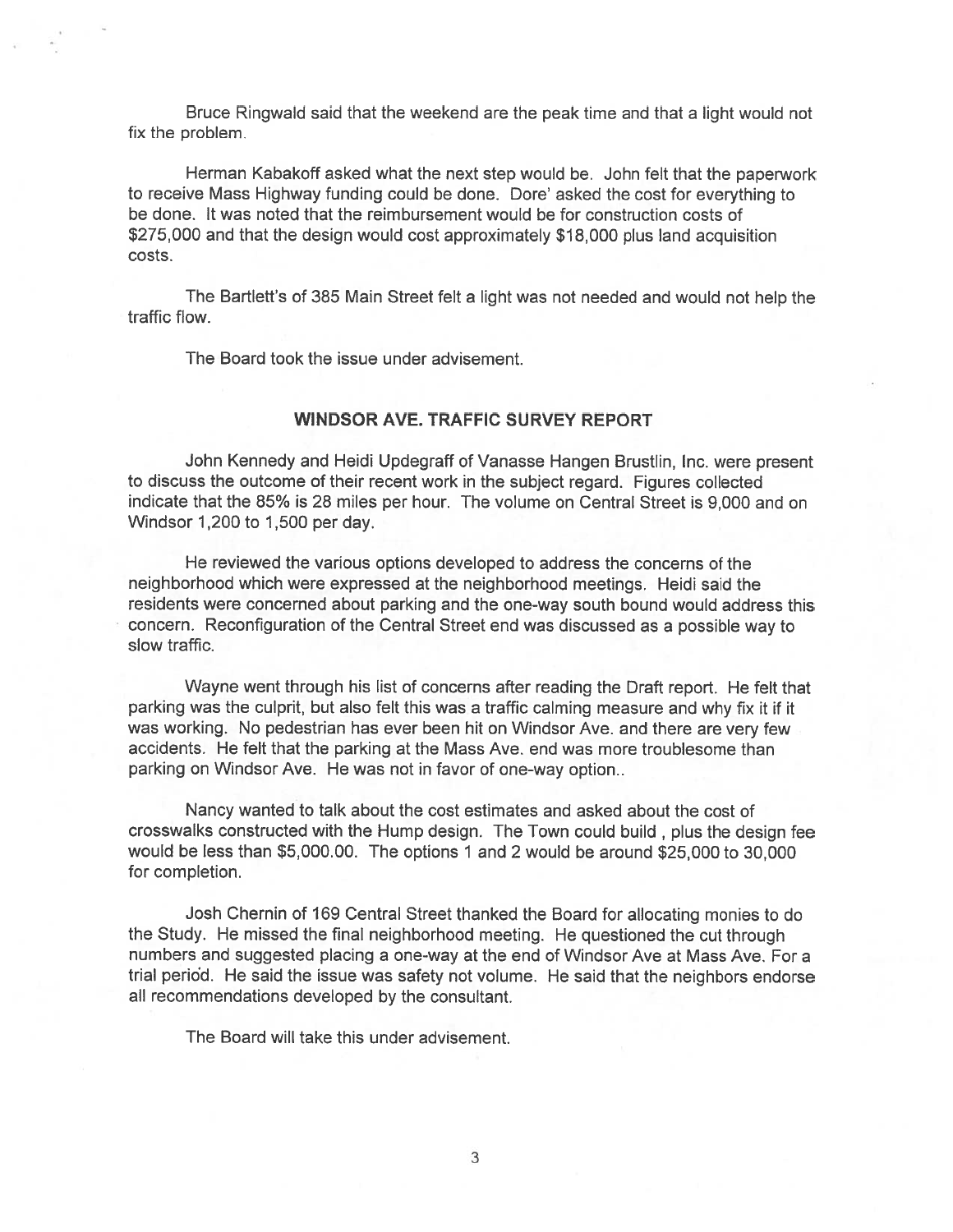### SELECTMEN'S BUSINESS

ALG -February 12th at 7:00 the Board asked the Manager to include the following issues on the agenda for discussion: School Bldg. Update, Final Budget numbers, Deficit Reduction Plan.

#### BUDGET DISCUSSION:

Volume II -The Board discussed the Arts Council request for \$5,000. Herman asked that Boxboro contribute or that we limit the funds to use by Acton only. He thought the Council should go to Boxboro for funds also. The balance of the Board felt more comfortable with it being <sup>a</sup> warrant article as opposed to folding it in to the budget as it could be an on-going expense. The Council could make their case for appropriation and could address the Boxboro issue of contribution at the Meeting. HERMAN KABAKOFF Moved to Place an article on the Warrant for ABCC in the amount of \$5,000. DORE' HUNTER -Second. UNANIMOUS VOTE.

Land Stewardship Request- HERMAN KABAKOFF - Moved to place the \$5,0000 request as <sup>a</sup> Warrant Article. DORE' HUNTER - Second. UNANIMOUS VOTE.

Finance Committee's Request- Dore's company is donating a computer to the Finance Committee for their use so that part of their request is fulfilled. Dore' could support membership portion of their request but could not support the staffing request. Nancy was uncomfortable with the staffing request due to the lack of detail provided and could not support the staffing request. DORE' HUNTER - Moved to approve the Dues/Membership request of \$1,000 -WAYNE FREIDRICHS - Second. UNANIMOUS VOTE.

HERMAN KABAKOFF - Moved to accept the <sup>g</sup>ift of <sup>a</sup> 486DS for use by the Finance Committee for Mr. Hunter's firm. WAYNE FRIEDRICHS - Second. UNANIMOUS VOTE. With Mr. Hunter abstaining. The Board thanked him for his generous <sup>g</sup>ift. It was noted it is <sup>a</sup> stand alone and will not be tied into the town's network.

Building, COA and Collector's requests have been moved in the budget already, no additional action required.

| Engineering-Sidewalk package was discussed |                                  |
|--------------------------------------------|----------------------------------|
| Central to New View(Elm St)                | 11,500                           |
| School to Maddy land and Sandy Dr.,        | 12,500                           |
| Windsor AVe./Central with Hump             | 33,500                           |
| Planning Concord Road - Chapter 90 Monies  |                                  |
| High Street 3/ft too low                   | 15,000 design in Warrant Article |
|                                            |                                  |

HERMAN KABAKOFF- Moved to <sup>p</sup>lace \$73,000 in <sup>a</sup> Side walk Warrant Article. DORE' HUNTER - Second. UNANIMOUS VOTE.

TRAFFIC STUDY WINDSOR AVE - DORE' HUNTER - moved to continue to carry Windsor Ave. Monies of \$40,000 as Warrant Article. Dore' Withdrew his motion to fund as they are re-configuring area at this time.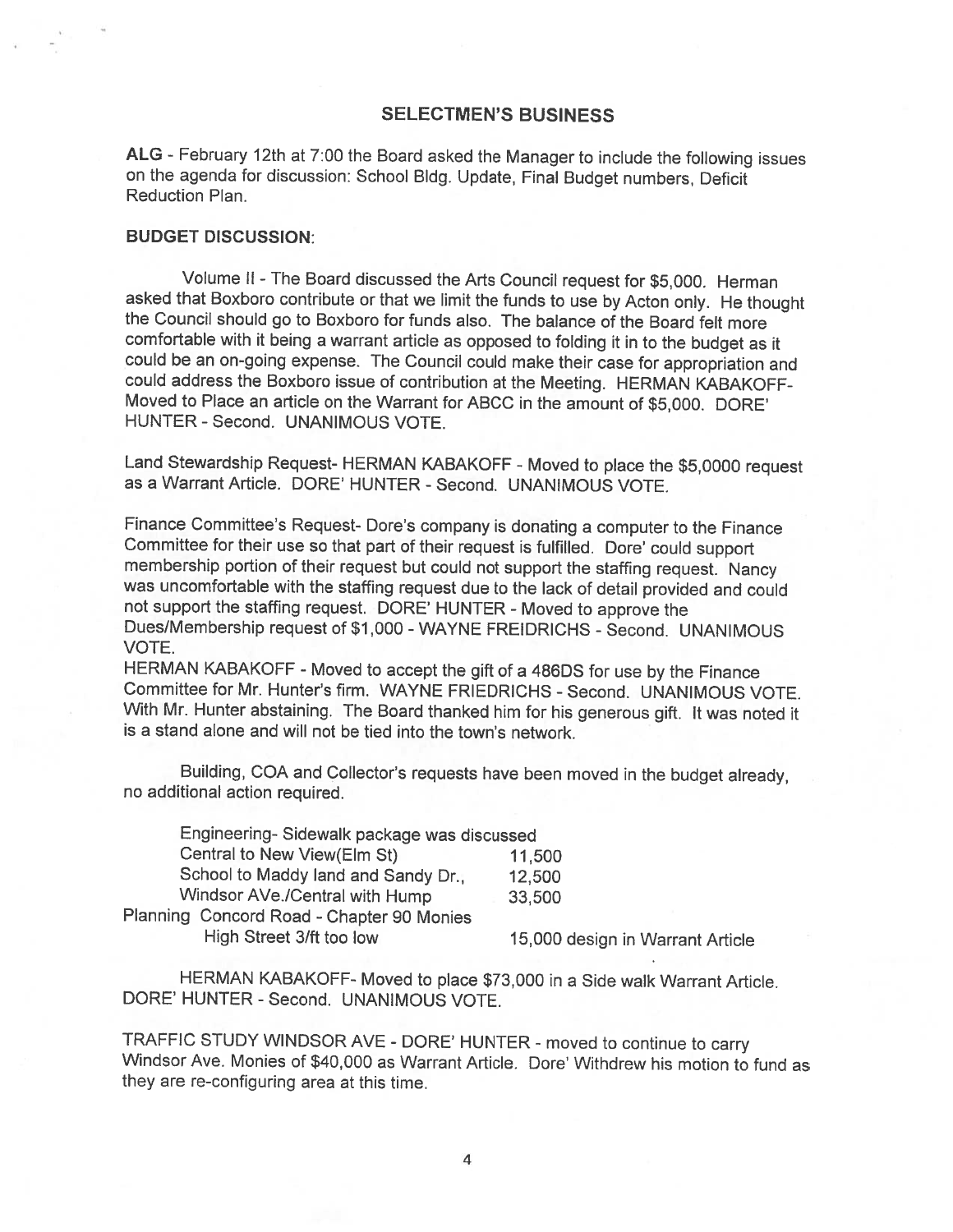PLOWING OF PRIVATE WAYS - HERMAN KABAKOFF - Moved to place an article for Private Way Plowing in the amount of \$10,000 on the Warrant - DORE' HUNTER Second. UNANIMOUS VOTE

REPLACE AMBULANCE - DORE' HUNTER - Moved to place the Ambulance replacement on the Warrant in the amount of \$130,000. HERMAN KABAKOFF - Second.<br>UNANIMOUS VOTE. Herman questioned the amount of the replacement. He asked why it was so expensive. The Board explained the issues surrounding the current ambulance the nature of the vehicles use and expected life expectancy.

HIGHWAY - DORE' HUNTER - Moved to include 4 trucks for replacement as a Warrant Article. WAYNE FREIDRICHS- Second. UNANIMOUS VOTE.

MUNICIPAL PROPERTIES - WAYNE FRIEDRICHS - Moved to place the 3/4 ton pick up on the Warrant - DORE' HUNTER - Second. 3-1 HERMAN VOTING NO.

DORE' HUNTER - Moved to <sup>p</sup>lace the Slice Seeder for \$6,5000 on the Warrant -WAYNE FRIEDRICHS - Second. UNANIMOUS VOTE.

DORE' HUNTER - Moved to place the Fire Station Roofs in the amount of \$36,000 on the Warrant - WAYNE FRIEDRICHS - Second. UNANIMOUS VOTE.

DORE' HUNTER - Moved to <sup>p</sup>lace the painting of Town Hall in the amount of \$40,000 on the Warrant - WAYNE FRIEDRICHS - Second. UNANIMOUS VOTE.

DORE' HUNTER - Moved to place the DPW Garage Doors in the amount of \$15,000 on the Warrant - WAYNE FRIEDRICHS - Second. UNANIMOUS VOTE.

The Ice House Pond paving project would come from Chapter <sup>90</sup> monies.

NATURAL RESOURCES - The Board discussed the Morrison Land. Nancy feels this has to go before Town Meeting contingent as <sup>a</sup> Debt Exclusion. DORE' HUNTER - Moved to put the Morrison Land purchase on the Warrant with the summary to note that this is conditioned upon Debt Exclusion.

PLANNING - HERMAN KABAKOFF - Moved to <sup>p</sup>lace an article on \$70,000 on the Warrant for Master Plan Update. DORE' HUNTER - Second. UNANIMOUS VOTE.

DORE' HUNTER - Moved to <sup>p</sup>lace an article on the Warrant in the amount of \$65,000 for the <sup>27</sup> Corridor Study (from Brook Street to Route 2) WAYNE FRIEDRICHS - Second. UNANIMOUS VOTE.

POLICE - Herman asked that the replacement cycle be changed to even out the highs and lows the board discussed the cycle and suggested <sup>a</sup> 3,3 and <sup>2</sup> cycle. Dote' said we need to make <sup>a</sup> statement of commitment and to have staff review and bring back <sup>a</sup> recommendation to the next meeting.

The Board finalized the Budget to \$13,239,000 operating Budget